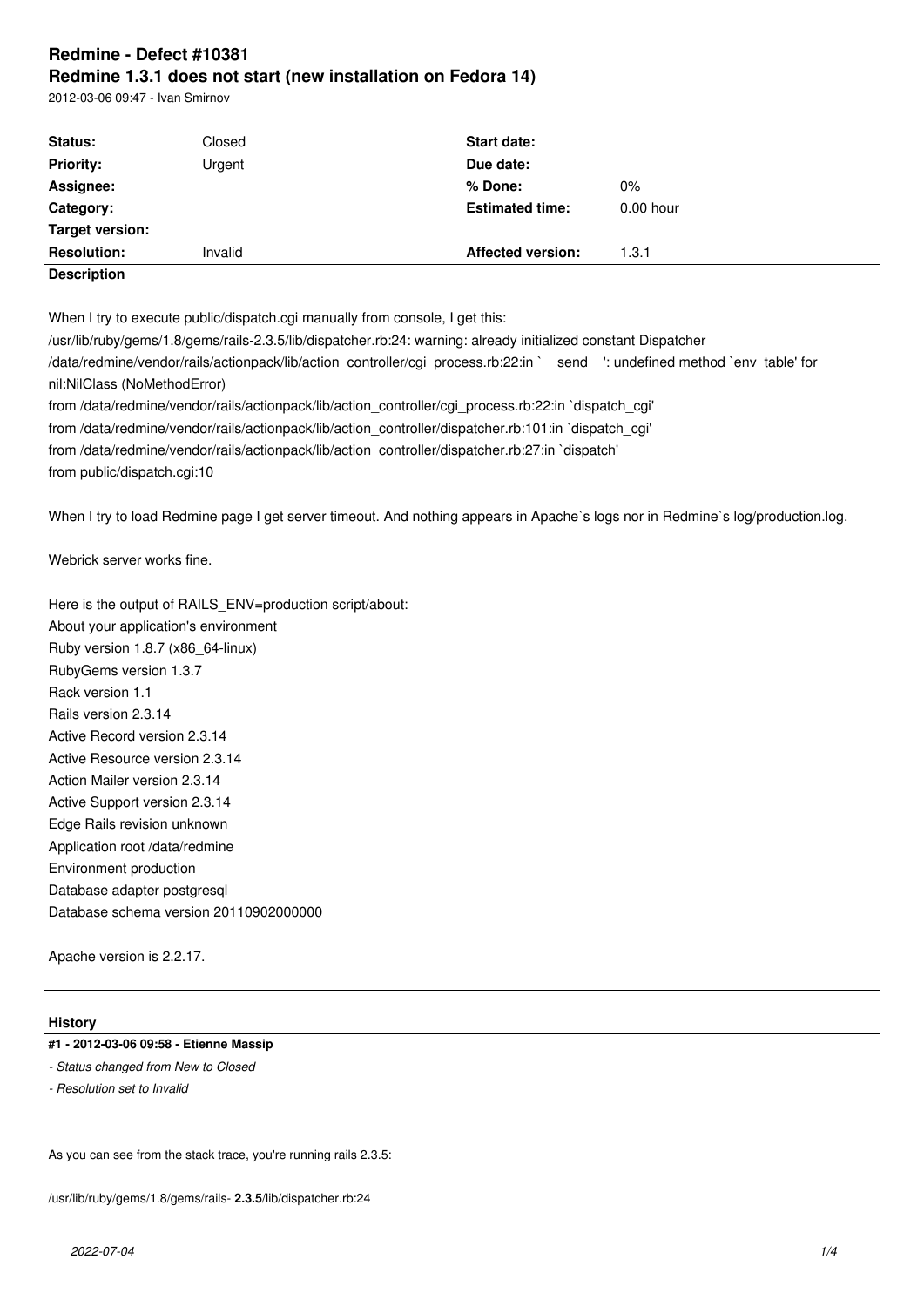Remove the vendored rails 2.3.5 directory from your redmine/vendor.

#### **#2 - 2012-03-06 10:25 - Ivan Smirnov**

Etienne Massip wrote:

*As you can see from the stack trace, you're running rails 2.3.5:*

*/usr/lib/ruby/gems/1.8/gems/rails- 2.3.5/lib/dispatcher.rb:24*

*Remove the vendored rails 2.3.5 directory from your redmine/vendor.*

Thank you for quick answer!

What directory exactly should I remove? redmine/vendor/rails?

In that case (I made a backup and removed redmine/vendor/rails), dispatch.cgi outputs this:

/usr/lib/ruby/site\_ruby/1.8/rubygems.rb:779:in `report\_activate\_error': RubyGem version error: rails(2.3.5 not = 2.3.14) (Gem::LoadError)

from /usr/lib/ruby/site\_ruby/1.8/rubygems.rb:214:in `activate'

from /usr/lib/ruby/site\_ruby/1.8/rubygems.rb:1082:in `gem'

from ./../config/boot.rb:65:in `load\_rails\_gem'

from ./../config/boot.rb:59:in `load\_initializer'

from ./../config/boot.rb:43:in `run'

from ./../config/boot.rb:16:in `boot!'

from ./../config/boot.rb:119

from ./../config/environment.rb:15:in `require'

from ./../config/environment.rb:15

from ./dispatch.cgi:3:in `require'

from ./dispatch.cgi:3

### **#3 - 2012-03-06 10:54 - Etienne Massip**

Look at your config/environment.rb.

I don't know how you did your upgrade but I doubt that you followed [[RedmineUpgrade]] instructions =)

# **#4 - 2012-03-06 11:39 - Ivan Smirnov**

*- File environment.rb added*

Etienne Massip wrote:

*Look at your config/environment.rb.*

*I don't know how you made your upgrade but I doubt that you followed [[RedmineUpgrade]] instructions =)*

It was fresh install, but it hasn't worked straight. I've followed the install manual but maybe I've done something wrong =) Anyway, I highly appreciate your help.

Here, in the attachement, is my config/environment.rb. In this file I've uncommented the line: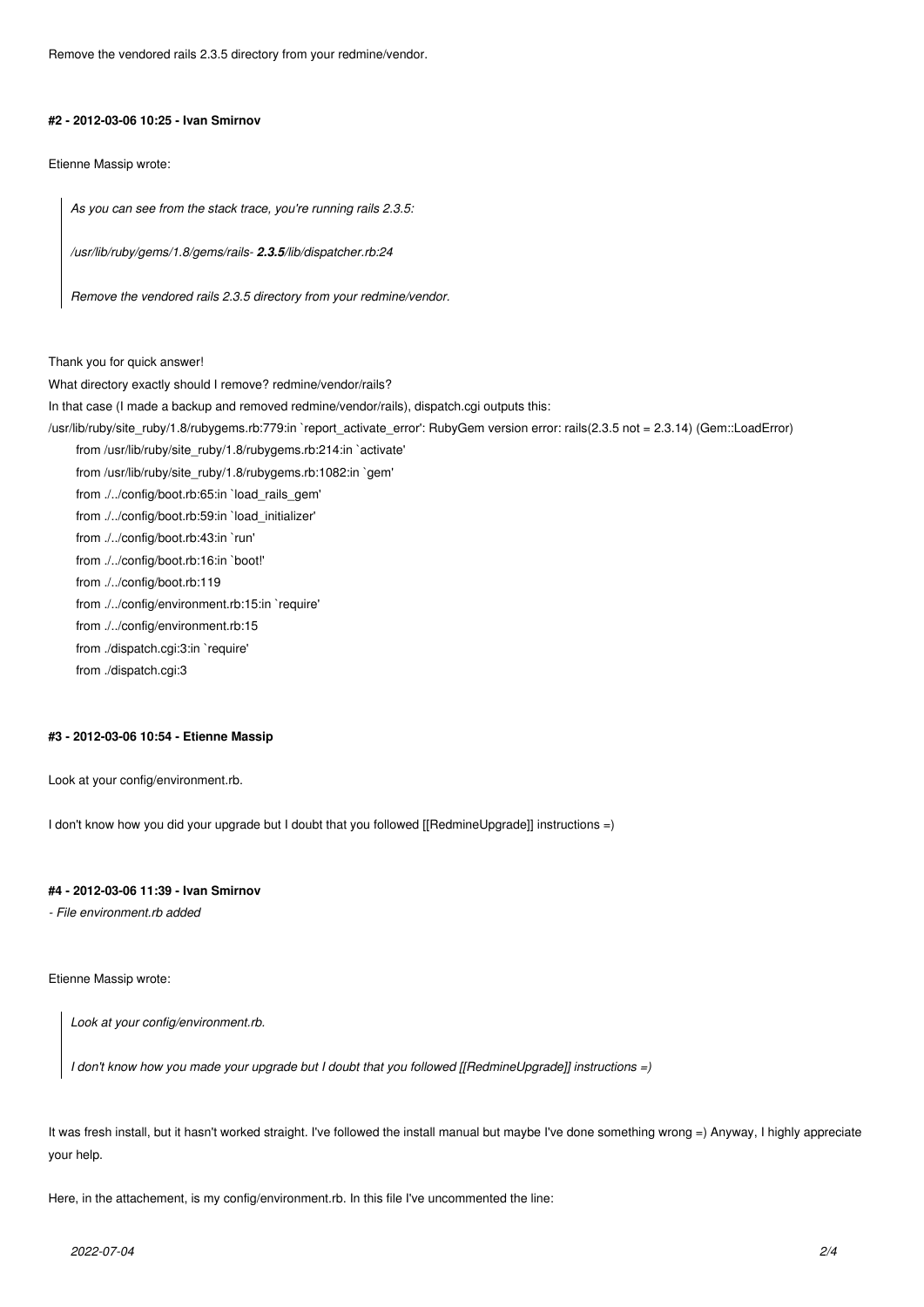ENV['RAILS\_ENV'] ||= 'production'

And, as I remember, it was the only change I've made to this file.

#### **#5 - 2012-03-06 11:46 - Etienne Massip**

What's the Rails version mentioned in your environment.rb file?

#### **#6 - 2012-03-06 11:48 - Ivan Smirnov**

Etienne Massip wrote:

*What's the Rails version mentioned in your environment.rb file?*

RAILS\_GEM\_VERSION = '2.3.14' unless defined? RAILS\_GEM\_VERSION

#### **#7 - 2012-03-06 11:52 - Etienne Massip**

My bad, I just reversed my reading, sorry.

The vendor/rails was fine, the issue must be in you dispatch.cgi/.fcgi which should point to your vendor/rails dispatcher.

#### **#8 - 2012-03-06 12:05 - Ivan Smirnov**

Etienne Massip wrote:

*My bad, I just reversed my reading, sorry.*

*The vendor/rails was fine, the issue must be in you dispatch.cgi/.fcgi which should point to your vendor/rails dispatcher.*

OK. So have restored vendor/rails directory and changed public/dispatch.cgi. Old line:

require "/usr/lib/ruby/gems/1.8/gems/rails-2.3.5/lib/dispatcher.rb"

New line:

require "/data/redmine/vendor/rails/railties/lib/dispatcher.rb"

And new output of public/dispatch.cgi is this:

/data/redmine/vendor/rails/railties/lib/dispatcher.rb:24: warning: already initialized constant Dispatcher

/data/redmine/vendor/rails/actionpack/lib/action\_controller/cgi\_process.rb:22:in `\_\_send\_\_': undefined method `env\_table' for nil:NilClass (NoMethodError)

from /data/redmine/vendor/rails/actionpack/lib/action\_controller/cgi\_process.rb:22:in `dispatch\_cgi'

from /data/redmine/vendor/rails/actionpack/lib/action\_controller/dispatcher.rb:101:in `dispatch\_cgi'

from /data/redmine/vendor/rails/actionpack/lib/action\_controller/dispatcher.rb:27:in `dispatch'

from ./dispatch.cgi:11

#### **#9 - 2012-03-06 14:12 - Etienne Massip**